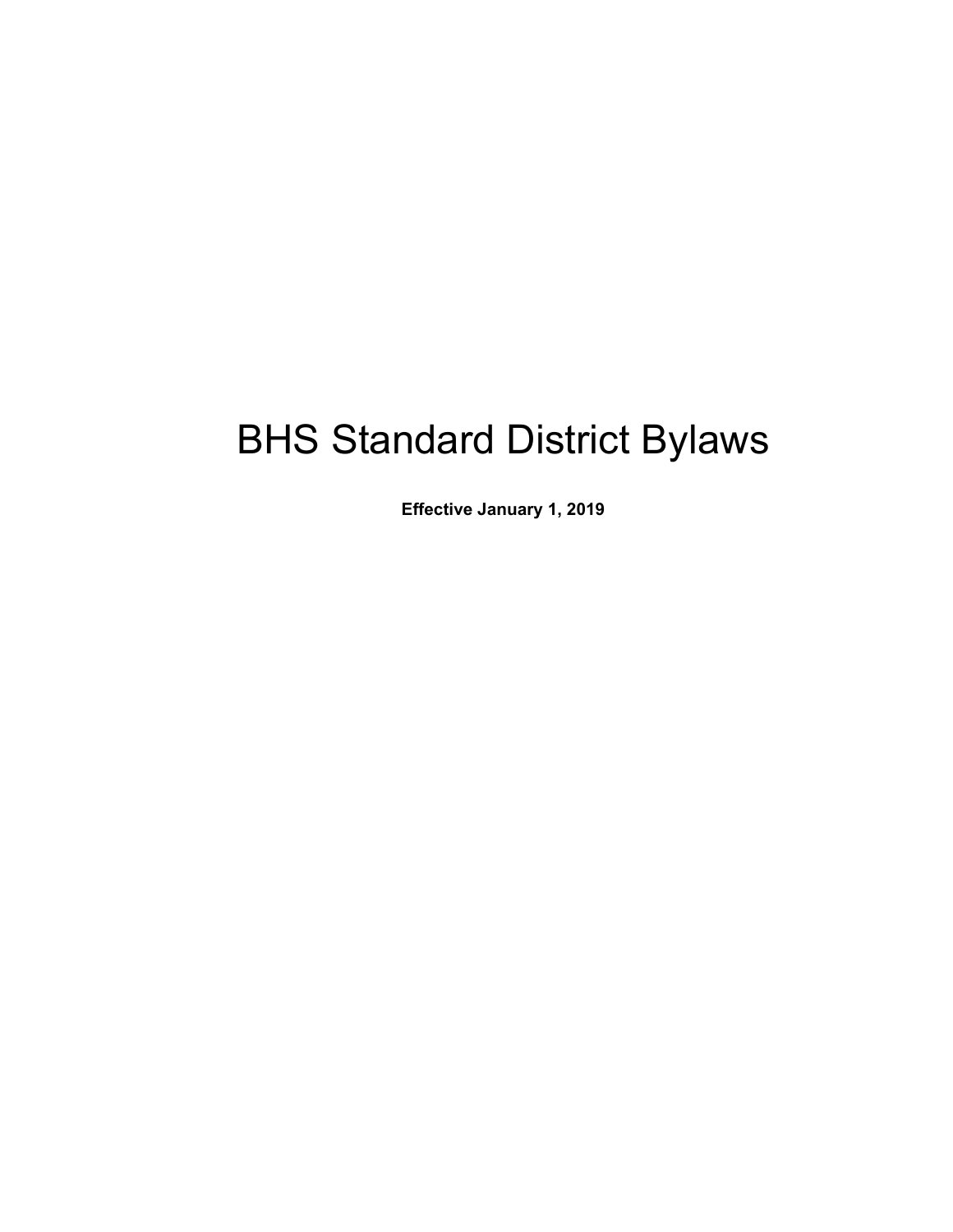**INDEX**

| <b>ARTICLE I: Name-Incorporation</b>                                               | 4              |
|------------------------------------------------------------------------------------|----------------|
| 1.01 Name                                                                          | 4              |
| 1.02 Incorporation                                                                 | 4              |
| 1.03 Principal Office                                                              | 4              |
| 1.04 Scope                                                                         | 4              |
| <b>ARTICLE II: Purpose</b>                                                         | 4              |
| 2.01 Purpose                                                                       | 4              |
| <b>ARTICLE III: Board of Directors</b>                                             | 4              |
| 3.01 How Constituted                                                               | 4              |
| 3.02 Duties                                                                        | 5              |
| (a) To District                                                                    | 5              |
| (b) To BHS Board of Directors Election Process                                     | 5              |
| 3.04 Meetings                                                                      | 5              |
| (a) Regular and Special Meetings                                                   | 5              |
| (b) How Conducted                                                                  | 6              |
| (c) Transacting Official Business                                                  | 6              |
| (d) Executive Session                                                              | 6              |
| (e) Absent Voting Director                                                         | 6              |
| 3.05 Quorum                                                                        | 6              |
| 3.06 Action by telephone, facsimile or electronic transmission, or written consent | 6              |
| 3.07 Authority                                                                     | $\overline{7}$ |
| <b>ARTICLE IV: District House of Delegates</b>                                     | 7              |
| 4.01 How Constituted                                                               | 7              |
| 4.02 Duties                                                                        | 7              |
| 4.03 Meetings                                                                      | $\overline{7}$ |
| (a) Regular and Special Meetings                                                   | $\overline{7}$ |
| (b) How Conducted                                                                  | 8              |
| (c) Transacting Official Business                                                  | 8              |
| (d) Executive Session                                                              | 8              |
| (e) Absent Voting Member                                                           | 8              |
| 4.04 Quorum                                                                        | 8              |
| 4.05 Action by telephone, facsimile or electronic transmission, or written consent | 9              |
| 4.06 Minimum Business to Cover                                                     | 9              |
| <b>ARTICLE V: Officers and Directors</b>                                           | 9              |
| 5.01 Titles                                                                        | 9              |
| 5.02 Qualifications                                                                | 9              |
| 5.03 Term of Office                                                                | 9              |
| 5.04 Compensation                                                                  | 9              |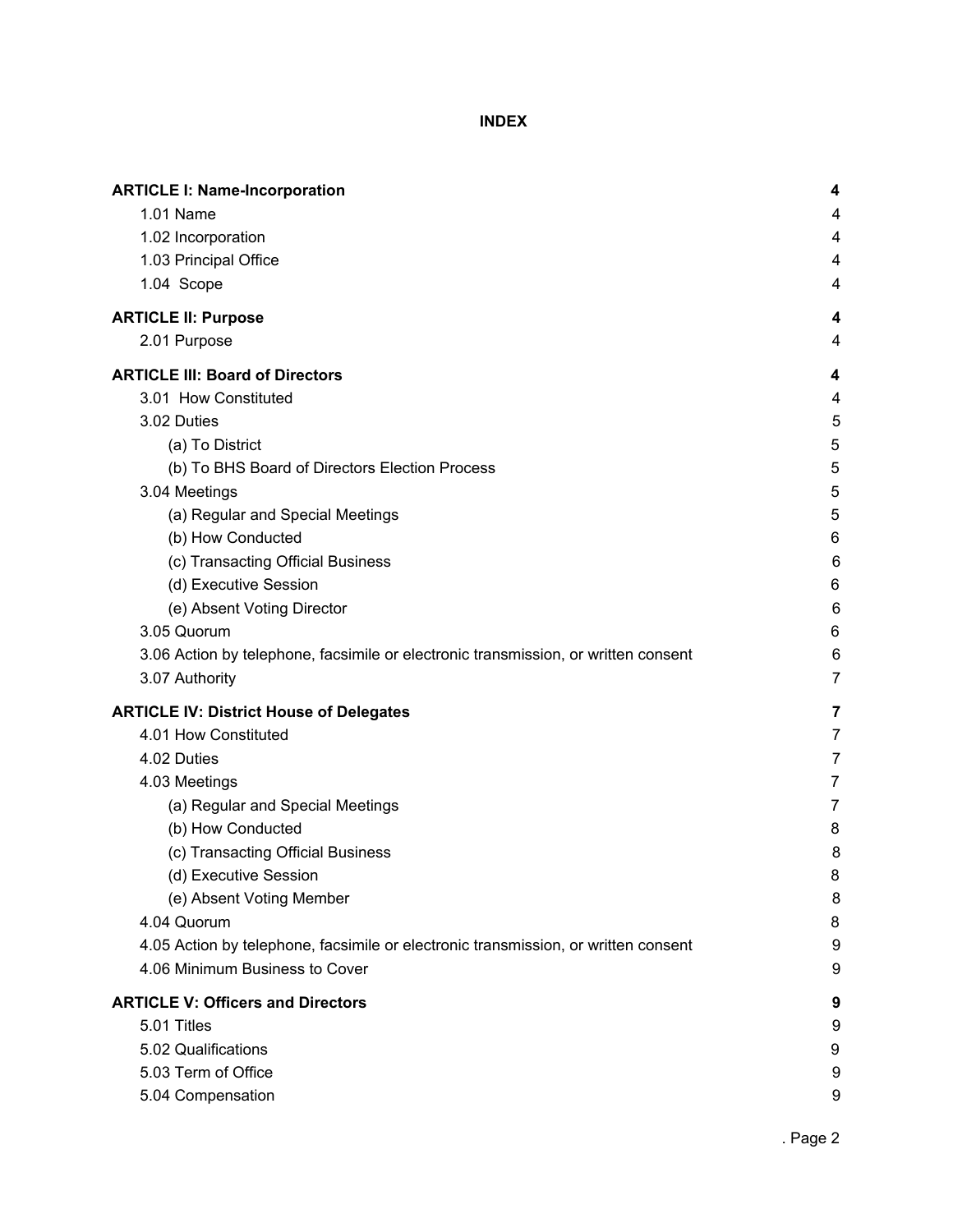| 5.05 President                                                 | 10 |
|----------------------------------------------------------------|----|
| 5.06 Immediate past president                                  | 10 |
| 5.07 Executive vice president                                  | 10 |
| 5.08 Secretary                                                 | 10 |
| 5.09 Treasurer                                                 | 10 |
| <b>ARTICLE VI: Nominations, Elections, Vacancies; Removals</b> | 11 |
| 6.01 Elections                                                 | 11 |
| 6.02 Election Process                                          | 11 |
| 6.03 Vacancies                                                 | 11 |
| 6.04 Removals                                                  | 11 |
| 6.05 Opposing nominations                                      | 11 |
| 6.06 Delegates                                                 | 12 |
| <b>ARTICLE VII: District Committees and Task Forces</b>        | 12 |
| 7.01 How Constituted                                           | 12 |
| 7.02 District Ethics Committee                                 | 12 |
| 7.03 District Nominating Committee                             | 12 |
| <b>ARTICLE VIII: Finance</b>                                   | 12 |
| 8.01 Annual Dues                                               | 12 |
| 8.02 Finances                                                  | 13 |
| 8.03 Fiscal year                                               | 13 |
| 8.04 Audit                                                     | 13 |
| 8.05 Budget                                                    | 13 |
| 8.06 Initiation Fee                                            | 13 |
| 8.07 Other Fees                                                | 13 |
| 8.08 Dissolution                                               | 13 |
| <b>ARTICLE IX: Membership</b>                                  | 14 |
| 9.01 District Membership                                       | 14 |
| 9.02 District Territorial Area                                 | 14 |
| <b>ARTICLE X: Dissolution</b>                                  | 14 |
| 10.01 Asset Disposition                                        | 14 |
| <b>ARTICLE XI: Amendments</b>                                  | 14 |
| 11.01 By Society Board                                         | 14 |
| 11.02 By the District Board of Directors                       | 14 |
| (a) Process                                                    | 14 |
| (b) Notice and Voting                                          | 15 |
| <b>History of Revisions:</b>                                   | 15 |
| January 1, 2019                                                | 15 |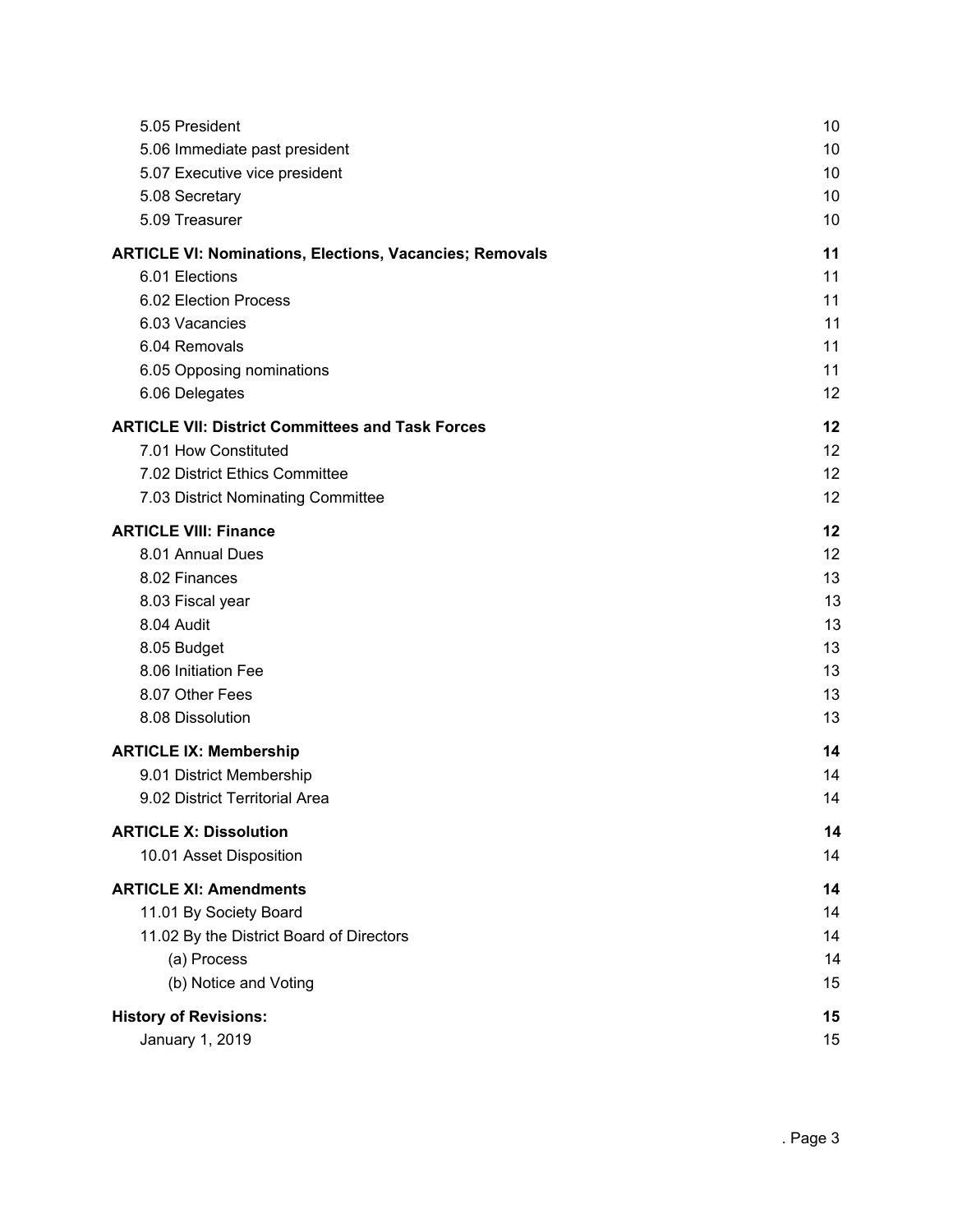# **ARTICLE I: Name-Incorporation**

## <span id="page-3-1"></span><span id="page-3-0"></span>**1.01 Name**

The name of this organization shall be \_\_\_\_\_\_\_\_\_\_\_\_\_\_\_\_\_\_\_\_\_ District of SPEBSQSA, Inc., (hereinafter called the "District"). The District is organized and exists pursuant to the provisions of Article X of the Bylaws of the Society for the Preservation and Encouragement of Barber Shop Quartet Singing in America, Incorporated, a not-for-profit corporation, (sometimes called SPEBSQSA, Inc., and hereinafter called the "Society").

## <span id="page-3-2"></span>**1.02 Incorporation**

The "District," as hereinafter called, is a nonstock, nonprofit corporation incorporated under the laws of the State/Province of  $\blacksquare$ 

# <span id="page-3-3"></span>**1.03 Principal Office**

The principal office of the district shall be as established in the incorporation documents filed with (the state or province in which it is incorporated), or as may be adopted from time to time by resolution of the board of directors. The district may have such other offices as the board of directors may designate or as the affairs of the district may require from time to time.

## <span id="page-3-4"></span>**1.04 Scope**

These bylaws in their entirety, both in form and substance as well as the Society Bylaws, shall be mandatory and binding upon all districts, except that a change in terminology, form and/or substance may be permitted, subject to approval by the Society Governance and Bylaws Committee acting on behalf of the Society Board of Directors ("Society Board"), when necessary to comply with the laws of any nation, state or province, or when consistent with rules, regulations, policies, and operational procedures established by the Society Board.

# **ARTICLE II: Purpose**

## <span id="page-3-6"></span><span id="page-3-5"></span>**2.01 Purpose**

<span id="page-3-7"></span>The purpose of this district shall be to support the purposes of the Barbershop Harmony Society as clarified in a Memorandum of Understanding initiated by the CEO in consultation with this district.

# **ARTICLE III: Board of Directors**

## <span id="page-3-8"></span>**3.01 How Constituted**

The administrative body of the District shall be a president; executive vice president; such number of vice presidents or other officers as deemed necessary to carry on the business of the District; secretary; treasurer; and immediate past president.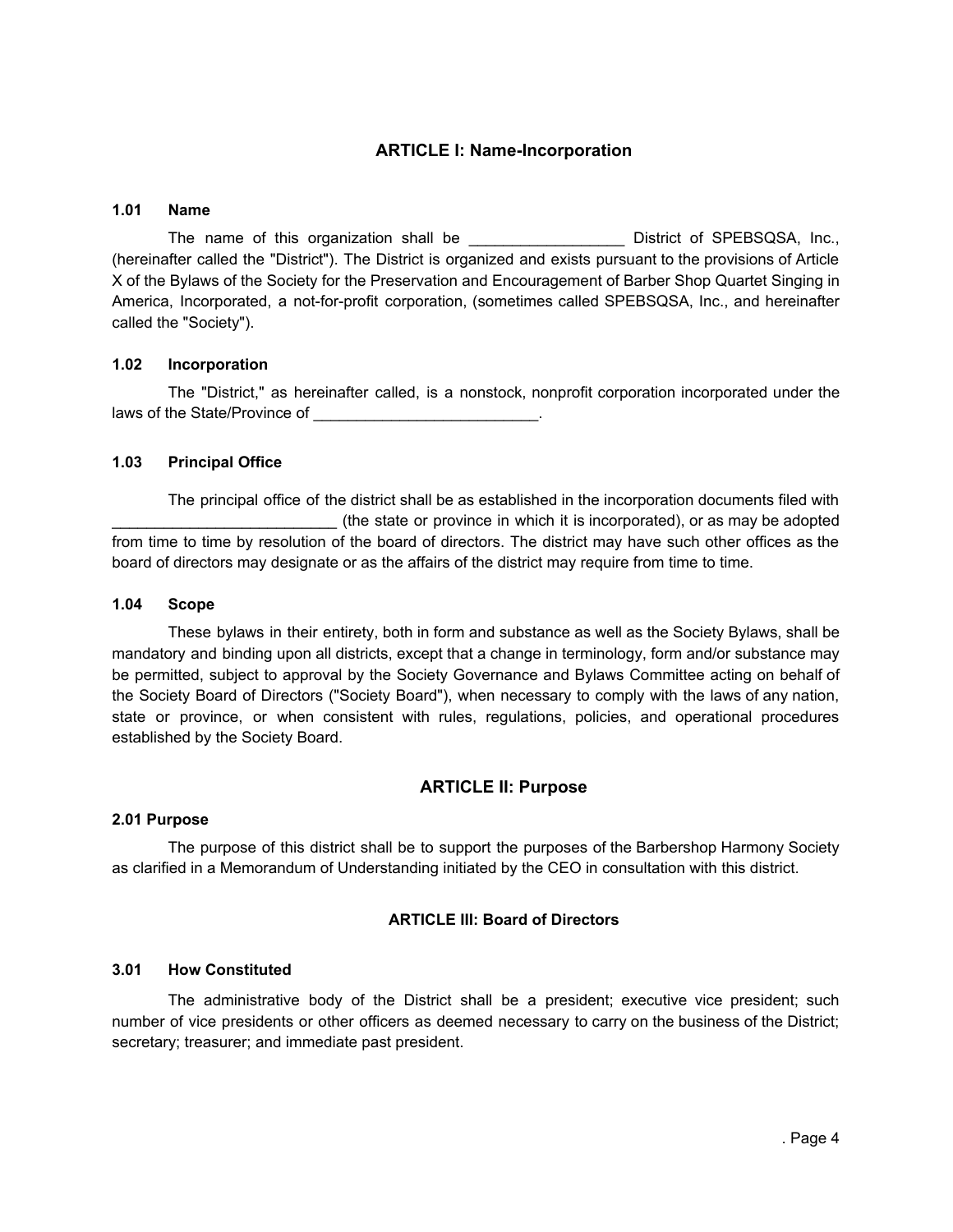# <span id="page-4-1"></span><span id="page-4-0"></span>**3.02 Duties**

## **(a) To District**

The District Board of Directors shall be the responsible administrative agency of the District and shall have the power and authority to transact all business of the District during the interval between District House of Delegates meetings. The District Board of Directors shall be authorized to make budgeted expenditures and emergency expenditures and is empowered to take such emergency action as may be in the best interest of the District. It shall also enforce all Society and District rules and regulations.

# <span id="page-4-2"></span>**(b) To BHS Board of Directors Election Process**

The District president shall annually obtain and report to the Society nominating committee the recommendation of the District as to the pool of candidates under consideration by the Society nominating committee for nomination for the position(s) of Society Board directors at-large. The District president shall obtain the recommendation of the District through the District Nominating Committee, Board of Directors, House of Delegates, or any other body/individual as specified by the District in these bylaws or in other District governing documents. The recommendation of the District shall be made by approval voting whereby a single vote may be cast for each candidate in the pool who would be acceptable to the District if nominated by the Society nominating committee and elected by the Society Board.

## <span id="page-4-4"></span><span id="page-4-3"></span>**3.04 Meetings**

# **(a) Regular and Special Meetings**

Regular meetings of the Board of Directors shall be held consistent with state or provincial law and must be held at least twice a year. Meetings shall be held at such time and place as shall be determined from time to time by the Board of Directors. To the extent permitted by state or provincial law, actions may be taken by the Board of Directors without a meeting provided the applicable state or provincial procedures are followed.

Special meetings of the Board may be called by the president, as required. All meetings shall be conducted under the current edition of Robert's Rules of Order.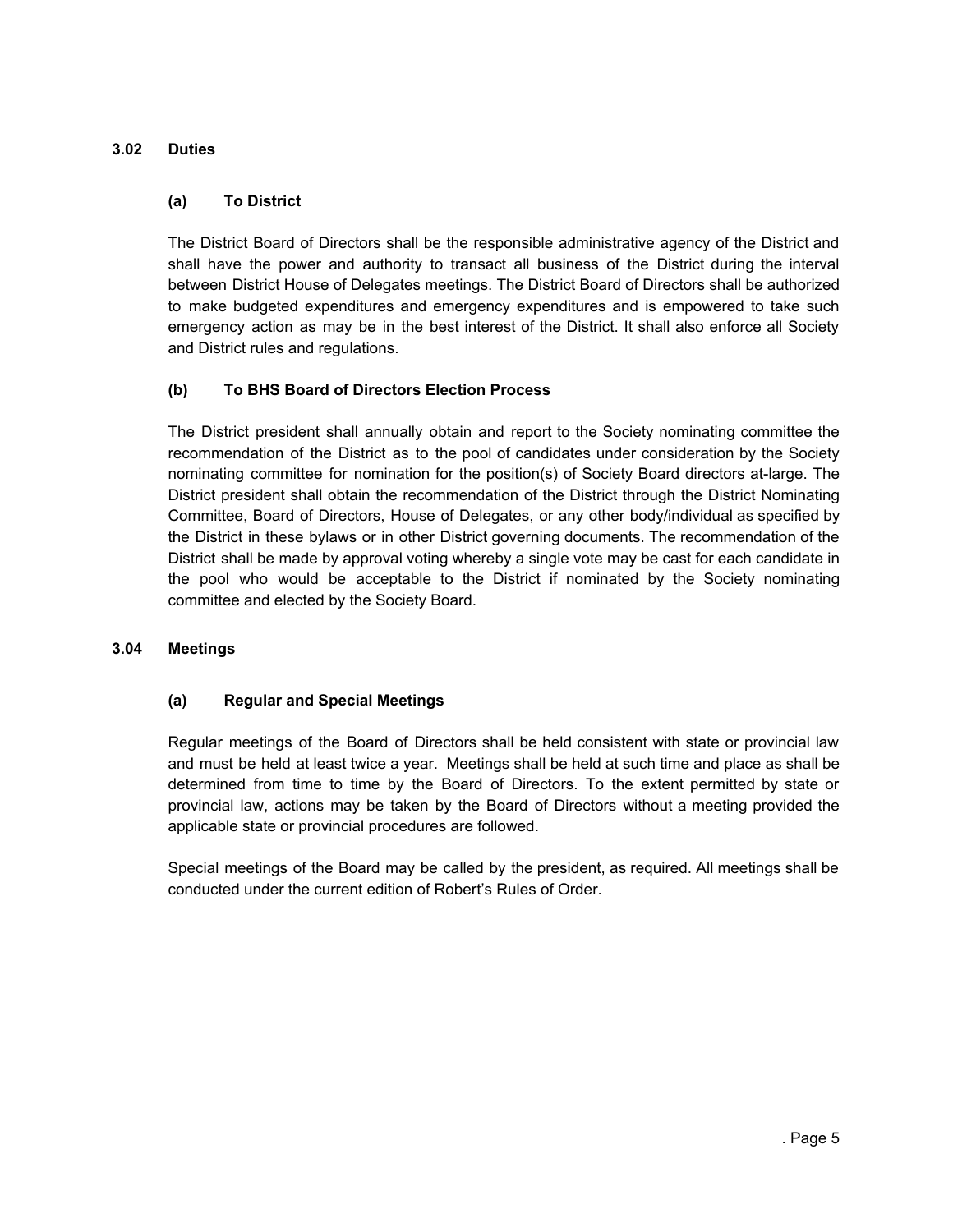# <span id="page-5-0"></span>**(b) How Conducted**

Board meetings (regular or special) may be conducted with participation by Board members in any such meeting may occur provided that:

- 1. All participating Board members may simultaneously hear each other during the meeting; and
- 2. All communication during the meeting is immediately transmitted to each participating Board member, and each participating Board member is able to immediately send messages to all other participating Board members.

# <span id="page-5-1"></span>**(c) Transacting Official Business**

If an official meeting is conducted, all participating Board members must be informed that an official meeting is taking place at which official business may be transacted. A Board member participating in a meeting is considered to be present at the meeting. Minutes of any such meeting shall be prepared and distributed to all Board members.

# <span id="page-5-2"></span>**(d) Executive Session**

Closed executive sessions of the Board may be held as deemed necessary, either at the discretion of the president or by a vote of the Board when the matter being considered is of a confidential or sensitive nature. Confidential minutes shall be taken by a designee appointed by the senior member present in executive session and such confidential minutes shall be filed separately from other Board minutes. Executive Sessions of the Board of Directors shall consist only of voting members of the Board, with select individuals invited to attend and/or participate as required, or by invitation of the voting members of the Board. If an Executive Session of the Board is called during the course of a regular meeting, non-essential personnel will be asked to leave for the duration of the Executive Session.

# <span id="page-5-3"></span>**(e) Absent Voting Director**

Should any voting director be unable to attend any meetings of the District Board, there shall be no alternate process, nor any vote by proxy.

# <span id="page-5-4"></span>**3.05 Quorum**

At any regular or special meeting of the Board, a quorum shall consist of a majority of the District Board members entitled to vote.

# <span id="page-5-5"></span>**3.06 Action by telephone, facsimile or electronic transmission, or written consent**

The Board may take action, without a meeting, by telephone (confirmed in writing), facsimile, or electronic transmission, or by other written action as necessary and declared by the president, providing that all members consent to the taking of the action without a meeting. Unless a greater vote is otherwise required by these bylaws, a majority favorable vote of all directors shall be necessary for the adoption of a proposed action.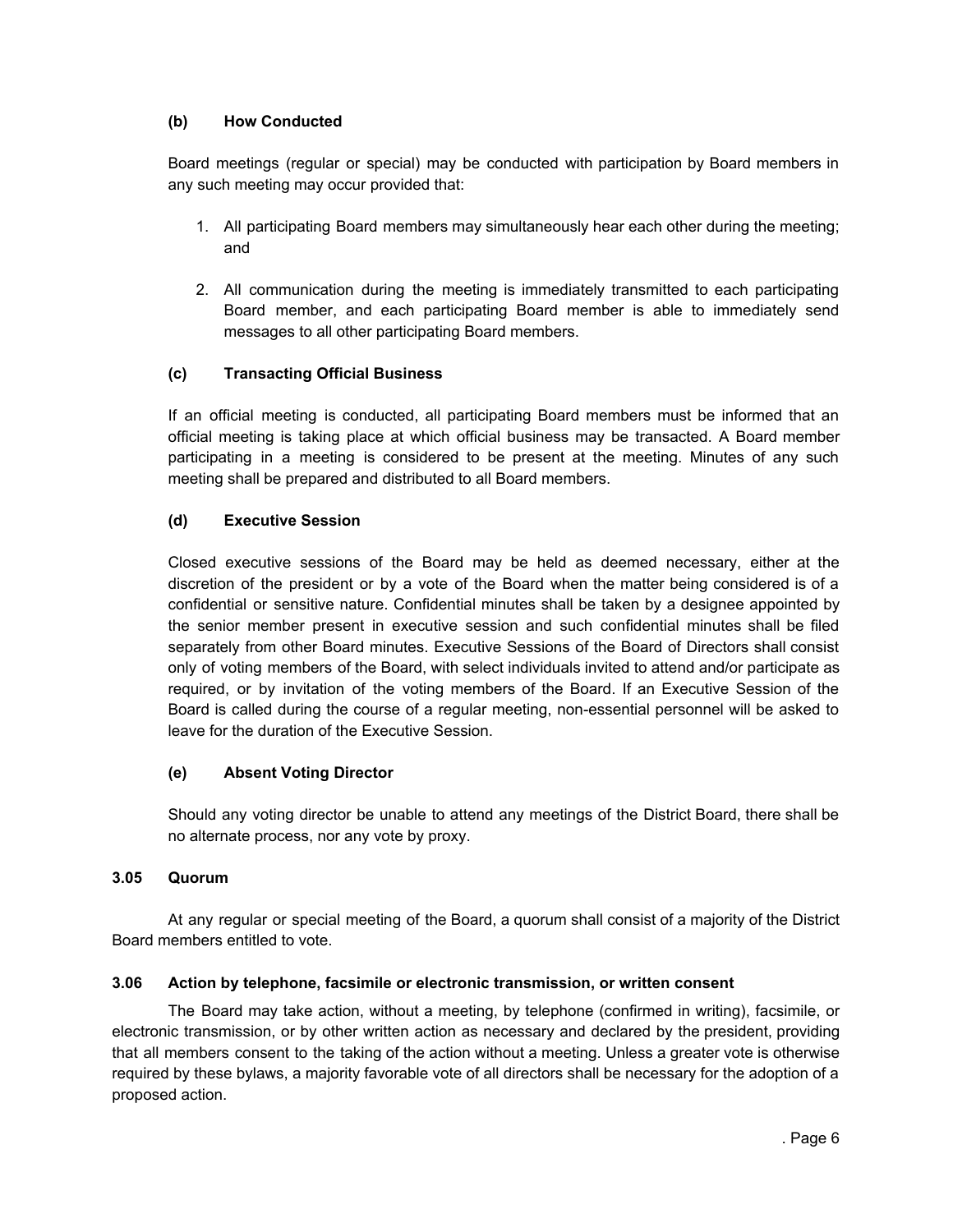## <span id="page-6-0"></span>**3.07 Authority**

<span id="page-6-1"></span>Subject to the power and authority of the Society Board, and provisions of Society Bylaws and other governing documents, the District Board of Directors shall have the authority to regulate and discipline District chapters in such manner as may be proper and just under the circumstances.

# **ARTICLE IV: District House of Delegates**

## <span id="page-6-2"></span>**4.01 How Constituted**

The District House of Delegates shall be the supreme legislative and governing body of the District and shall consist of (a) the duly designated delegate, or delegates, from each duly chartered District chapter; (b) each member of the District Board of Directors; (c) any number of past District presidents, at the option of the District House of Delegates, who are members of the Society, available and willing to serve, and whose principal barbershopping activity is in a chapter of the District. Each of the above-named shall be a "Delegate." Such House of Delegates shall be subject to the rules and regulations of the Society and the Society Bylaws and shall have discretionary powers in all District affairs.

## <span id="page-6-3"></span>**4.02 Duties**

The District House of Delegates shall be responsible for furthering the District's purposes, attaining its objectives, and the spread of barbershop harmony throughout the world.

## <span id="page-6-5"></span><span id="page-6-4"></span>**4.03 Meetings**

# **(a) Regular and Special Meetings**

Regular meetings of the District House of Delegates shall be held consistent with state or provincial law and must be held at least twice in each calendar year. Meetings shall be held at such time and place as shall be determined by resolutions adopted by the District Board or House of Delegates. To the extent permitted by state or provincial law, actions may be taken by the District House of Delegates without a meeting provided the applicable state or provincial procedures are followed.

Special meetings of the District House of Delegates may be called by the district president, as required. All meetings shall be conducted under the current edition of Robert's Rules of Order.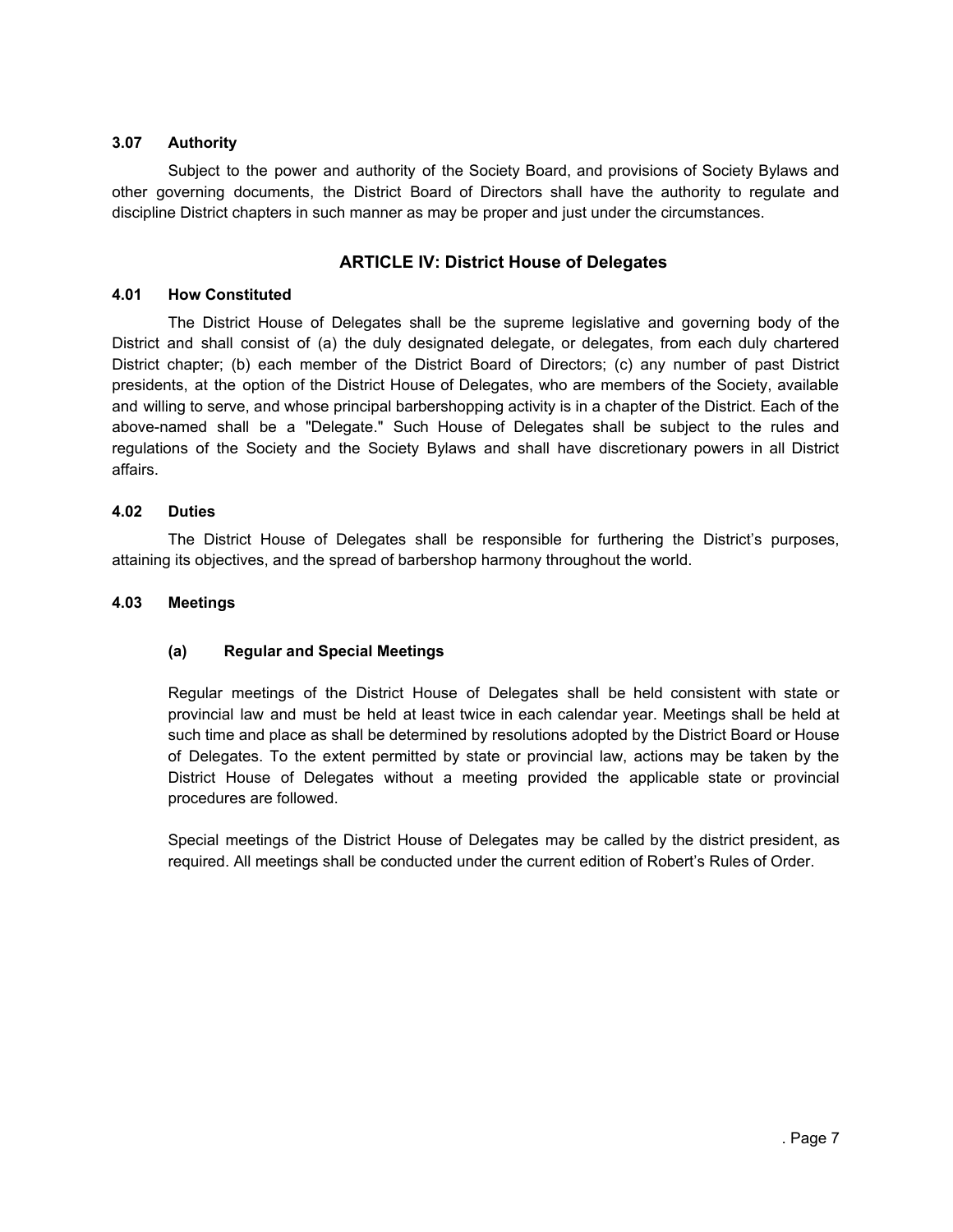# <span id="page-7-0"></span>**(b) How Conducted**

House of Delegates meetings (regular or special) may be conducted with participation by House of Delegates members in any such meeting may occur provided that:

- 1. All participating House of Delegates members may simultaneously hear each other during the meeting; and
- 2. All communication during the meeting is immediately transmitted to each participating House of Delegates member, and each participating House of Delegates member is able to immediately send messages to all other participating House of Delegates members.

# <span id="page-7-1"></span>**(c) Transacting Official Business**

If an official meeting is conducted, all participating House of Delegates members must be informed that an official meeting is taking place at which official business may be transacted. A House of Delegates member participating in a meeting is considered to be present at the meeting. Minutes of any such meeting shall be prepared and distributed to all appropriate House of Delegates members.

# <span id="page-7-2"></span>**(d) Executive Session**

Closed executive sessions of the House of Delegates may be held as deemed necessary, either at the discretion of the president or by a vote of the House of Delegates when the matter being considered is of a confidential or sensitive nature. Confidential minutes shall be taken by a designee appointed by the senior member present in executive session and such confidential minutes shall be filed separately from other House of Delegates minutes. Executive Sessions of the House of Delegates shall consist only of voting members of the House of Delegates, with select individuals invited to attend and/or participate as required, or by invitation of the voting members of the House of Delegates. If an Executive Session of the House of Delegates is called during the course of a regular meeting, non-essential personnel will be asked to leave for the duration of the Executive Session.

# <span id="page-7-3"></span>**(e) Absent Voting Member**

Should any voting House of Delegates member be unable to attend any meetings of the House of Delegates, there shall be no alternate process, nor any vote by proxy.

## <span id="page-7-4"></span>. **4.04 Quorum**

At any regular or special meeting of the House of Delegates, a quorum shall be 30% of the Delegates.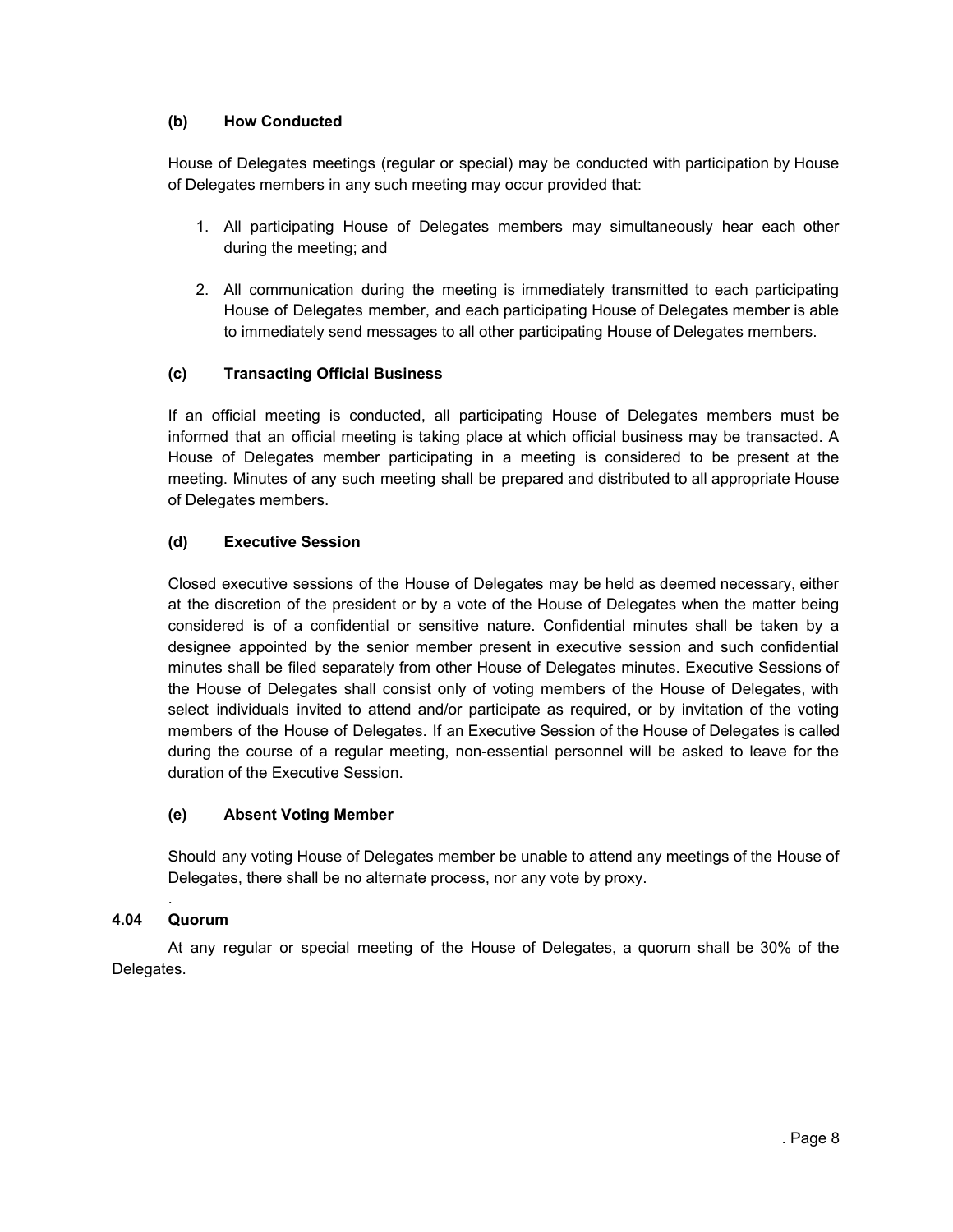#### <span id="page-8-0"></span>**4.05 Action by telephone, facsimile or electronic transmission, or written consent**

The House of Delegates may take action, without a meeting, by telephone (confirmed in writing), facsimile, or electronic transmission, or by other written action as necessary and declared by the president, providing that a majority of members consent to the taking of the action without a meeting. Unless a greater vote is otherwise required by these bylaws, a majority favorable vote of all House of Delegates members shall be necessary for the adoption of a proposed action.

#### <span id="page-8-1"></span>**4.06 Minimum Business to Cover**

As a minimum, the following business will be covered at the District House of Delegates meeting:

- 1. Roll call, etc.
- 2. Acceptance of minutes from previous meeting
- 3. Report of Nominating Committee (fall meeting only)
- 4. Election of Officers (fall meeting only)

# **ARTICLE V: Officers and Directors**

#### <span id="page-8-3"></span><span id="page-8-2"></span>**5.01 Titles**

The officers of the District shall be a president; executive vice president; such number of vice presidents or other officers as deemed necessary to carry on the business of the District; secretary; treasurer; and immediate past president.

#### <span id="page-8-4"></span>**5.02 Qualifications**

Each officer of the District shall be an active member in good standing of a member chapter situated within the District and therefore also a Society Member in good standing.

## <span id="page-8-5"></span>**5.03 Term of Office**

Officers shall serve for a term (as fixed by District regulation or statement of policy) of either one or two years; provided, however, that all officers shall serve until their successors are elected and take office.

The term of office for members shall be for one year, but members may serve successive terms through reappointment by the district president.

The term of each office shall begin on January 1 of the year following the meeting at which such officer was elected.

In the event that the District president, elected by the Board of Directors to fill a vacancy, shall serve more than nine months of a one-year term, or more than one year and nine months of a two-year term in such office, it shall be considered a full term for the purposes of determining his eligibility for election to a successive term.

## <span id="page-8-6"></span>**5.04 Compensation**

All officers shall serve without compensation.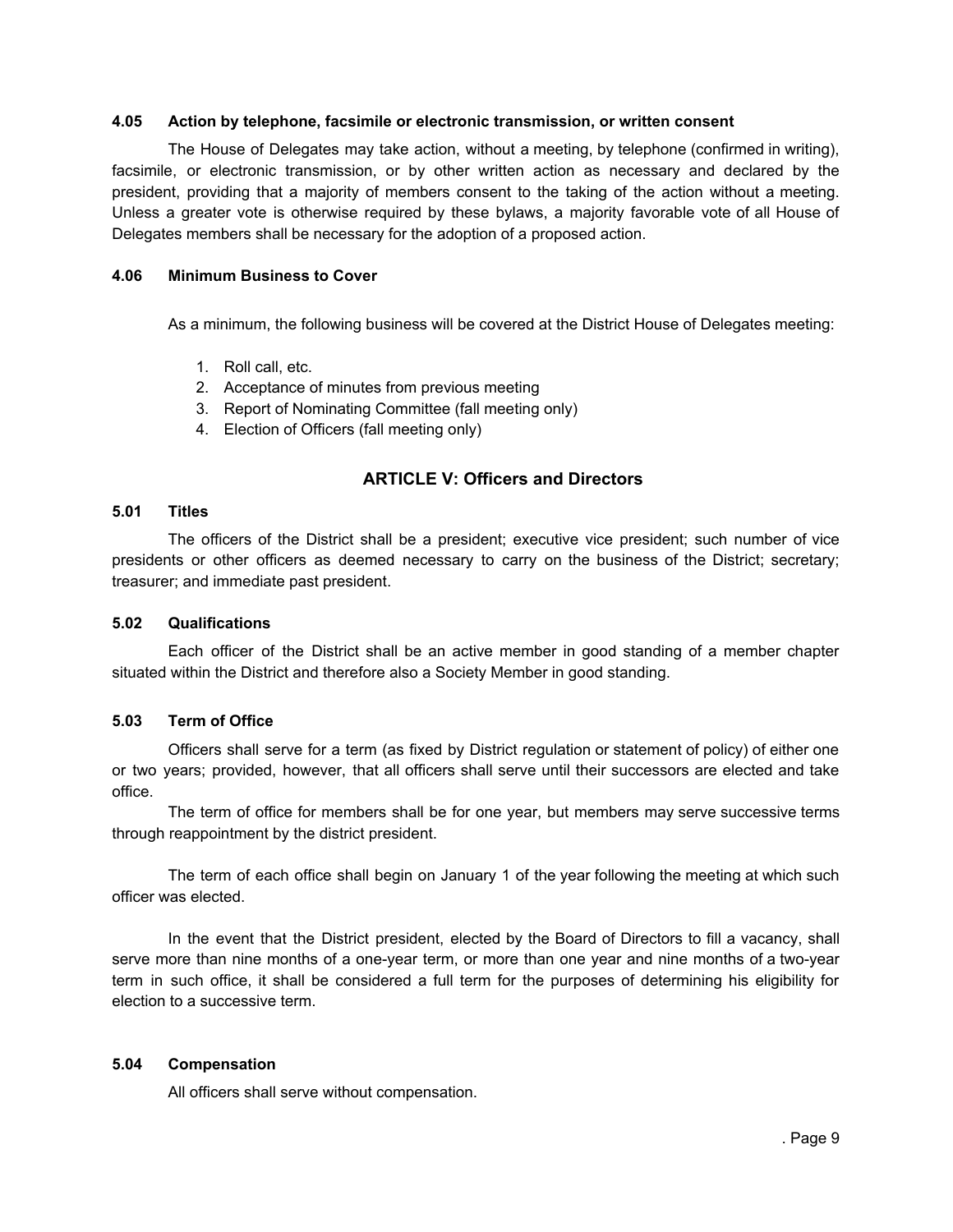## <span id="page-9-0"></span>**5.05 President**

The president shall be the chairperson of the Board and shall exercise general supervision over all of its activities. The president shall also perform other duties as required by these bylaws, or as assigned by the Board. The president shall preside at all Board meetings and shall appoint all Board Committees except as otherwise provided in these bylaws. The president shall have the power to make decisions in matters of an executive or administrative character, where the policy of the Board has been established, or when an emergency exists. The president shall have the power to make necessary decisions relative to expenditures and appropriations made by the Board, and to make emergency appropriations, when necessary, to implement the actions taken by the Board, subject to any Board-imposed limitations.

## <span id="page-9-1"></span>**5.06 Immediate past president**

The retiring president automatically shall become the immediate past president and shall hold office for a term of one year, or until a new president is elected. The immediate past president shall be a member of the District Board during their term of office. A president who resigns or is removed during their term of office is not eligible to become the immediate past president.

The immediate past president shall perform other duties as assigned by the president or by the District Board and shall assist the president and the District Board in carrying out the policies and the objectives of the district.

## <span id="page-9-2"></span>**5.07 Executive vice president**

In the absence of the president, the executive vice president shall preside at District Board meetings. The executive vice president shall perform other duties as assigned by the president or by the District Board and shall assist the president and the Board in carrying out the policies and the objectives of the district.

## <span id="page-9-3"></span>**5.08 Secretary**

The district secretary is, in essence, the district business manager who keeps the district organized and current in correspondence, report filing and all paperwork related to the operations of the district.

## <span id="page-9-4"></span>**5.09 Treasurer**

The treasurer shall be responsible for providing financial oversight for as well as advice and counsel to the district Board. The treasurer shall be responsible for the development of the District budget by the appropriate team, and shall present an annual budget and recommendations to the District Board, for its consideration and action. The treasurer has the right to disburse the District's funds in a District Board-prescribed manner and shall maintain a record of District assets, and receipts for District funds placed in depositories designated by the District Board. The treasurer shall require and maintain monthly statements from the designated depositories of the District, and shall make such reports to the District Board upon request. Moreover, the treasurer shall provide an annual financial report to the District Board.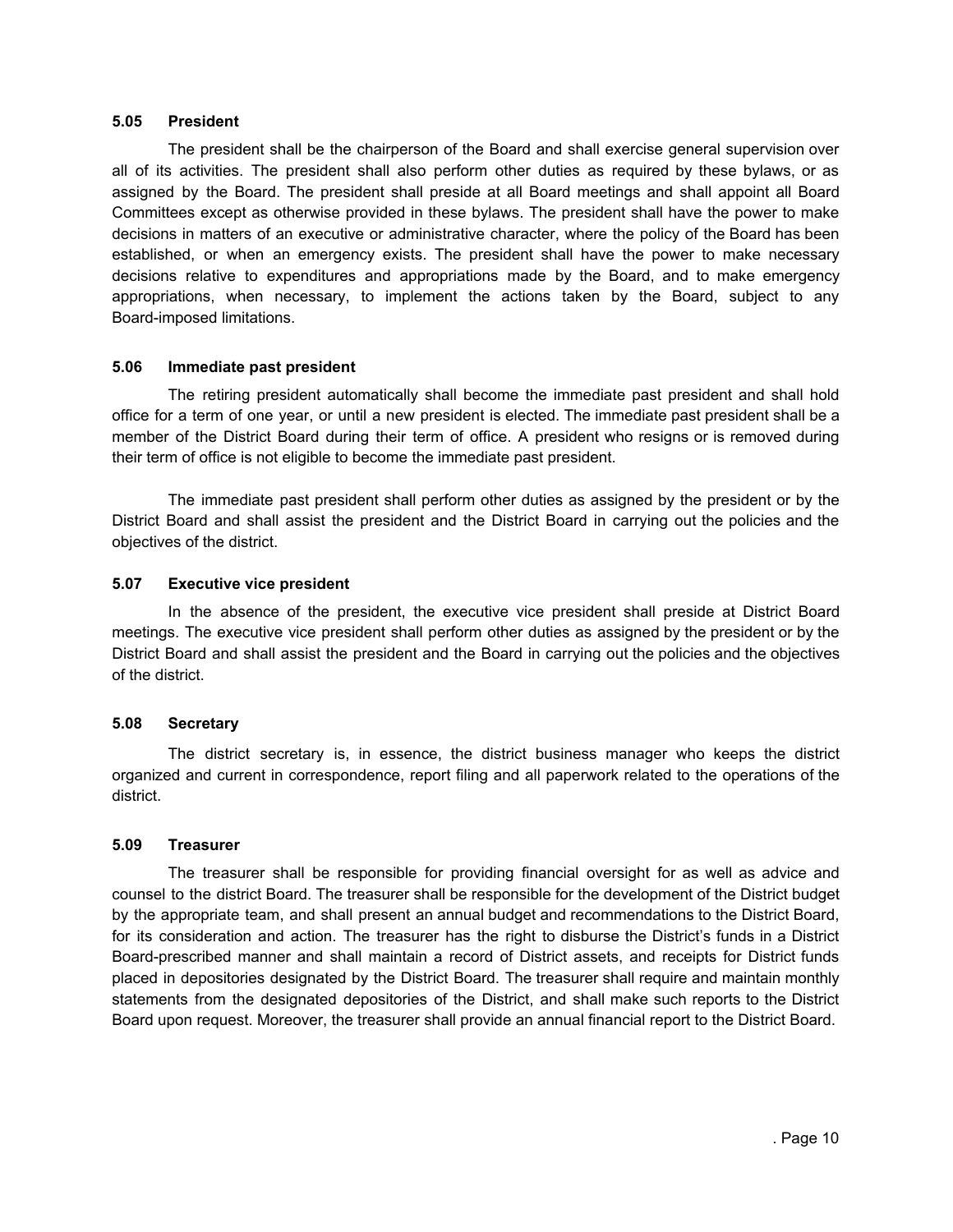# **ARTICLE VI: Nominations, Elections, Vacancies; Removals**

## <span id="page-10-1"></span><span id="page-10-0"></span>**6.01 Elections**

District officers shall be elected by the District House of Delegates, except that the retiring District president shall automatically succeed to the office of immediate past president. A president who resigns or is removed during their term of office does not thereby become the immediate past president. Each delegate shall be entitled to one vote for one of the nominees for each office. Officers shall take office on January 1 of the year following their election.

## <span id="page-10-2"></span>**6.02 Election Process**

The election of the chapter board shall be placed on the House of Delegates agenda as an order of business. However, a vacancy in any position may be filled through voting by the House of Delegates by means of postal or electronic mail or by facsimile transmission. A majority vote of the House of Delegates members present, providing a quorum exists, shall determine the election of each board position. If there are more than two nominees on the ballot in any election and no nominee has received a majority of votes after two ballots, then on the third and each succeeding ballot, the nominee receiving the fewest votes on the immediately preceding ballot shall be removed until only two nominees remain. Voting shall continue until one nominee receives a majority of votes.

When there is more than one nominee for an office, voting shall be done by written ballot. Each member in good standing is entitled to cast one vote and voting by proxy or absentee ballot is not permitted. A majority of votes cast is necessary for election.

## <span id="page-10-3"></span>**6.03 Vacancies**

In the event that an elective District office or District Board of Directors position shall become vacant, or be about to become vacant, for any reason, the District Board of Directors shall elect a qualified member of the District to fill such vacancy, and the person so elected shall hold office until their successor is elected and qualified. In the event of a vacancy in the office of immediate past president, a successor may be elected from among those qualified past presidents who are able and willing to serve.

## <span id="page-10-4"></span>**6.04 Removals**

Any officer or director of this district may be removed from office by a two-thirds vote of the House of Delegates members present at any regular or special meeting when a quorum is present; provided, however, that notice of such meeting and the purpose of same has been given to the membership at least two weeks prior to the date of said meeting.

## <span id="page-10-5"></span>**6.05 Opposing nominations**

Opposing nominations may be submitted by any House of Delegates member, provided, however, that consent of any nominee must be first obtained, and provided further, that notice of such nomination shall be given at a meeting or by mail and/or electronic transmission at least one week prior to the House of Delegates meeting where voting for board positions shall occur.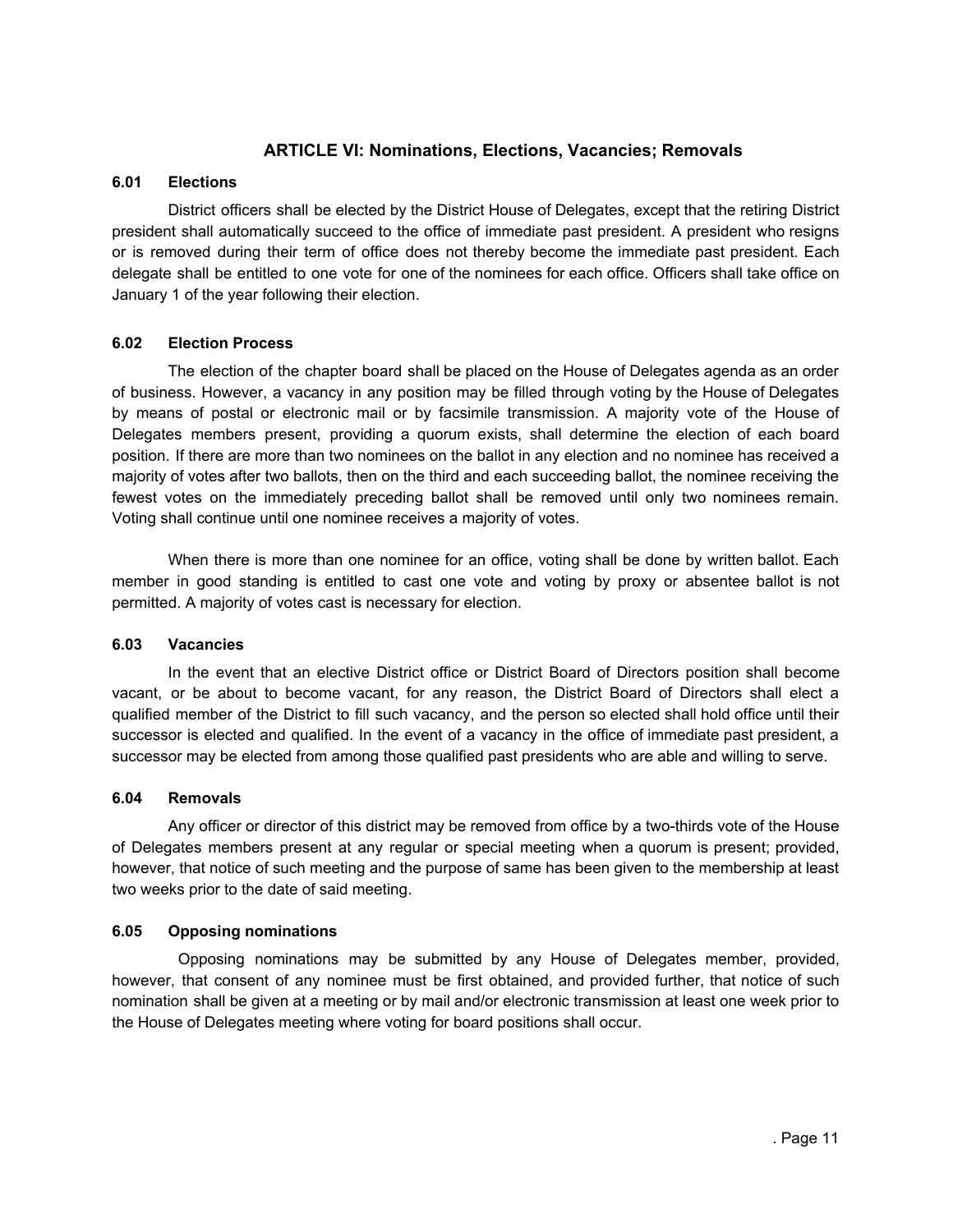#### <span id="page-11-0"></span>**6.06 Delegates**

Each District chapter shall be entitled to representation in the District House of Delegates by its Delegate in accordance with rules or policies adopted by the House of Delegates and set forth in a District code of regulations or statement(s) of policy. Each delegate and any alternates shall be a member in good standing of the chapter that person represents. Each Delegate shall be entitled to one vote on any question submitted for vote at the House of Delegates meetings, and no chapter shall be entitled to more than one vote regardless of the offices or representative positions held. No proxy or absentee votes shall be permitted.

# **ARTICLE VII: District Committees and Task Forces**

## <span id="page-11-2"></span><span id="page-11-1"></span>**7.01 How Constituted**

Prior to January 1 following their election, the District president-elect shall appoint a District Ethics Committee, a District Nominating Committee, and such other committees and task forces as may be required to carry on the business of the District.

## <span id="page-11-3"></span>**7.02 District Ethics Committee**

The District Ethics Committee shall be comprised of not less than three members (including the chairman).

The committee shall receive, investigate and take any necessary action relating to alleged violations of the Society Code of Ethics which have been referred to the committee pursuant to the Society ethics complaint policies, procedures and regulations.

## <span id="page-11-4"></span>**7.03 District Nominating Committee**

The District Nominating Committee shall consist of three or more members, a majority of whom shall be past District officers. All members of the committee shall be required to have demonstrated knowledge of District affairs and experience in the governance of the District.

The committee shall present a slate of eligible candidates for each District office and District board member at-large position at such time and in such manner as prescribed by District regulations or statements of policy. The committee shall also be responsible for making recommendations to the Society nominating committee for potential candidates for the positions of Society Board director at-large.

# **ARTICLE VIII: Finance**

## <span id="page-11-6"></span><span id="page-11-5"></span>**8.01 Annual Dues**

The District House of Delegates shall fix the District dues, fees and assessments payable to the District by member chapters of the District and/or by the members of such chapters. Individuals holding membership in two or more chapters in the District shall not be required to pay multiple District dues, but individuals holding membership in chapters in two or more districts shall be obligated to pay dues to each of those districts.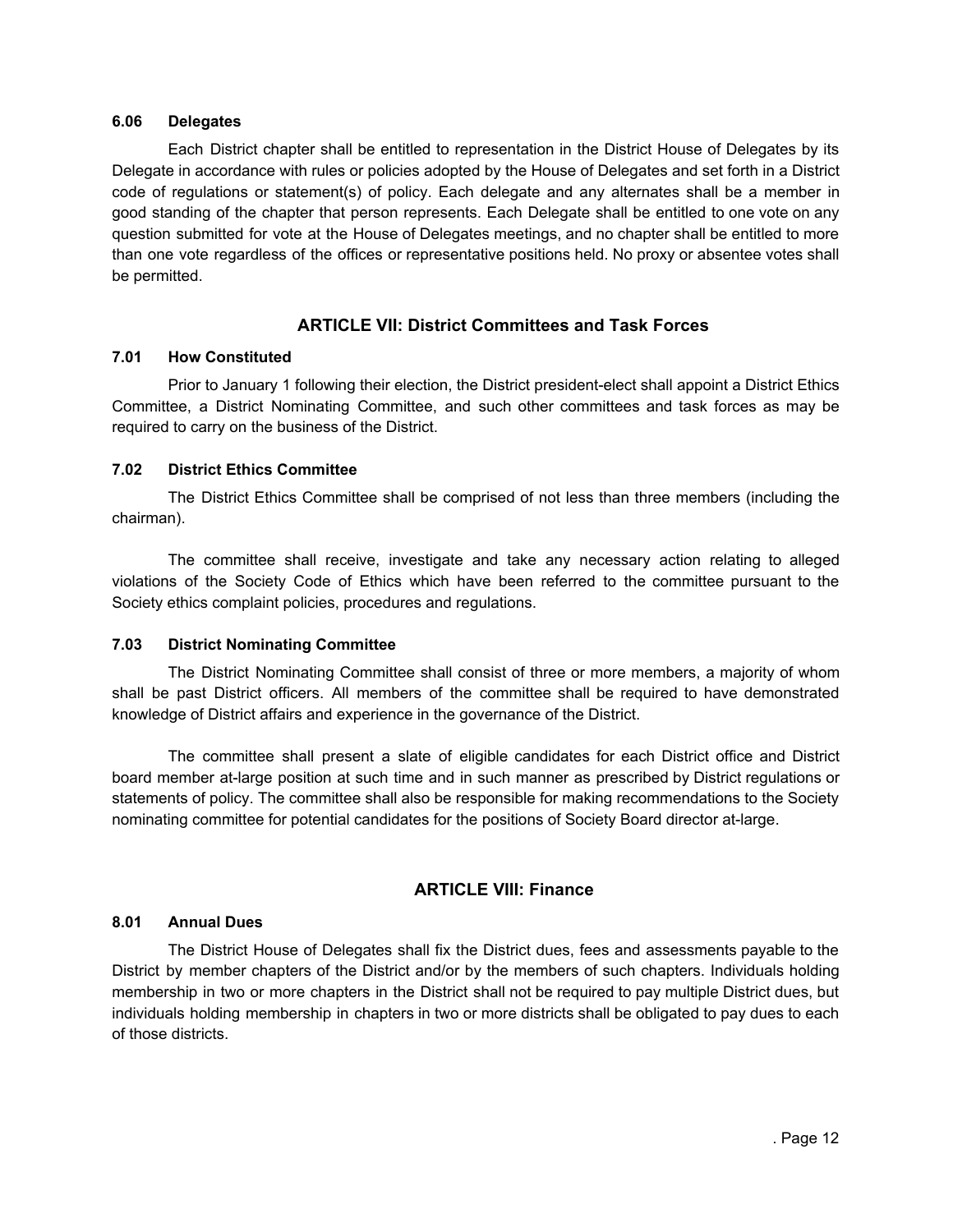## <span id="page-12-0"></span>**8.02 Finances**

All finances and monies collected by the district from dues, penalties, donations, or payments for shows and performances shall be under the control of the district board of directors and shall only be used in support of the purpose of the district.

## <span id="page-12-1"></span>**8.03 Fiscal year**

The fiscal year of the district shall begin on January 1 and end on December 31.

## <span id="page-12-2"></span>**8.04 Audit**

The District Board shall provide for, and cause to be made, an audit of the books and accounts of the district annually, or at its discretion at more frequent periods, by certified public accountants. The district president shall submit the books and vouchers for audit whenever required by the Society Board.

## <span id="page-12-3"></span>**8.05 Budget**

The District Board shall adopt a budget for each fiscal year that is aligned with both the short and long-term financial objectives of the organization.

## <span id="page-12-4"></span>**8.06 Initiation Fee**

The initiation fee shall be set by the district board of directors, but in no case shall it be less than that required by the Society Executive Director.

## <span id="page-12-5"></span>**8.07 Other Fees**

Other fees shall be in the amount set forth by the Society Executive Director.

## <span id="page-12-6"></span>**8.08 Dissolution**

In the event a district decides to dissolve for any reason, it shall first offer a motion of dissolution to the House of Delegates, and said motion must be passed by two-thirds of the authorized delegates present and voting. After passing by the required two-thirds vote, the request for dissolution shall be presented to the Society Board for consideration and action. The request for dissolution shall be accompanied by a statement of the districts assets, liabilities, and financial accounting for the previous two years.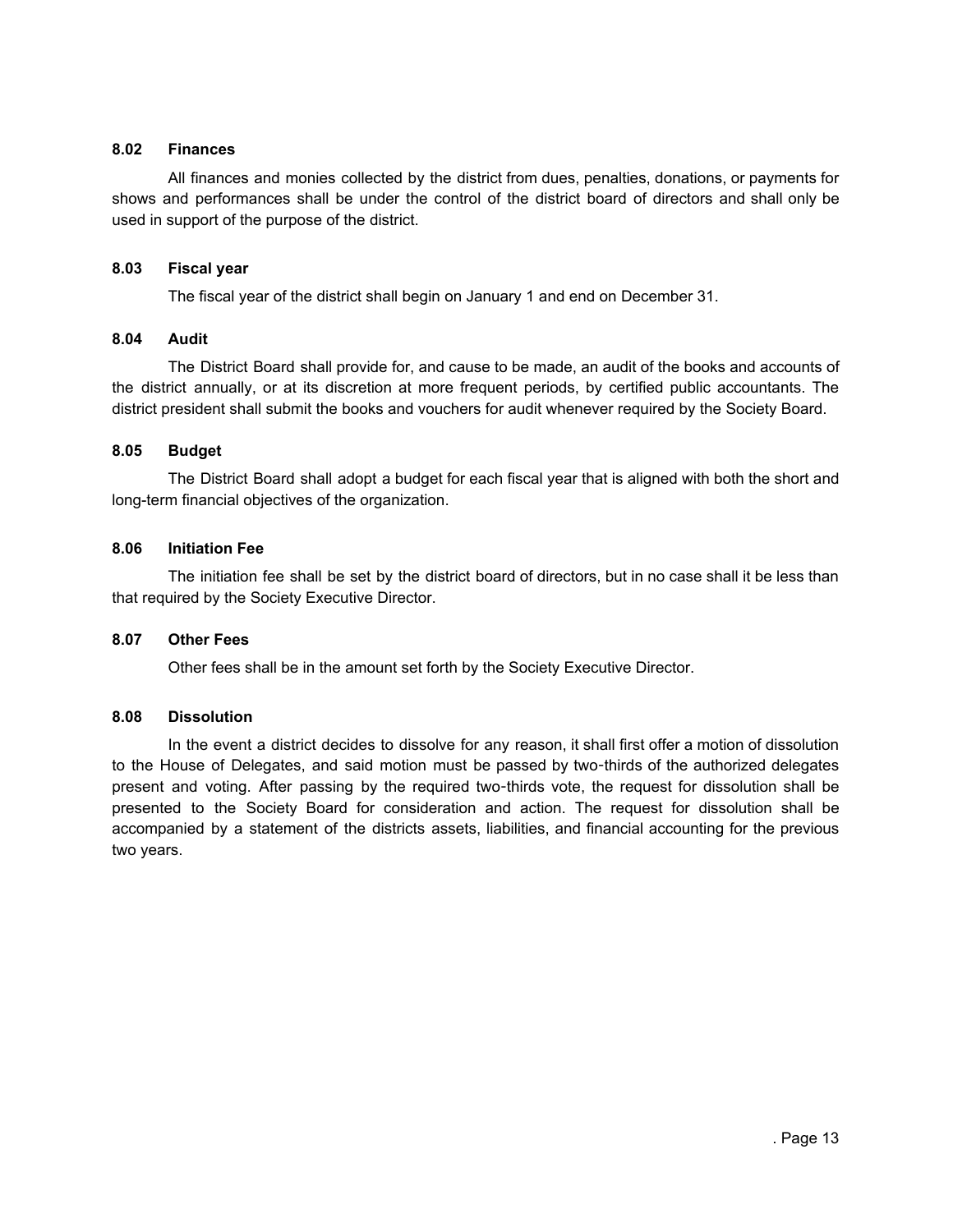# **ARTICLE IX: Membership**

## <span id="page-13-1"></span><span id="page-13-0"></span>**9.01 District Membership**

Each chartered chapter situated within the territorial limits of the District shall be a member of the District.

Chartered chapters situated outside the territorial limits of the District may petition to become a member of the district, subject to the recommendation of both districts and the approval of the Chief Executive Officer of the BHS. The determination by the CEO shall be binding on all affected districts.

# <span id="page-13-2"></span>**9.02 District Territorial Area**

The geographical areas of the \_\_\_\_\_\_\_\_\_\_\_\_\_\_\_\_District shall be \_\_\_\_\_\_\_\_\_\_\_\_\_\_\_\_

# **ARTICLE X: Dissolution**

## <span id="page-13-4"></span><span id="page-13-3"></span>**10.01 Asset Disposition**

In the event of the dissolution or winding up of the District, voluntarily or otherwise, all of its assets remaining after payment, or provision for the payment, of all debts and liabilities of the District shall be distributed to the Society if it is then existing and organized and operated exclusively for charitable and/or educational purposes and exempt from taxation under Section 501(c)(3) of the Internal Revenue Code. If the Society is not then existing and so organized, operating and exempt, then such remaining assets shall be distributed to another existing organization that is so organized and operating exclusively for one or more of the purposes for which the Society and District were formed, and which is exempt from taxation under Section 501(c)(3) of the Internal Revenue Code. [In the event of the dissolution of a Canadian district, such distribution shall be made to one or more registered Canadian charitable organizations.

# **ARTICLE XI: Amendments**

## <span id="page-13-6"></span><span id="page-13-5"></span>**11.01 By Society Board**

The Society Board may amend these bylaws under their power given in the Society bylaws, and any such amendments shall become binding upon this District.

## <span id="page-13-8"></span><span id="page-13-7"></span>**11.02 By the District Board of Directors**

## **(a) Process**

These bylaws may be amended by this District only as necessary to comply with the laws of any nation, state or province, or otherwise as approved by the Society Governance and Bylaws Committee, acting on behalf of the Society Board. Any such amendment shall not become effective until approved by the Society Governance and Bylaws Committee.